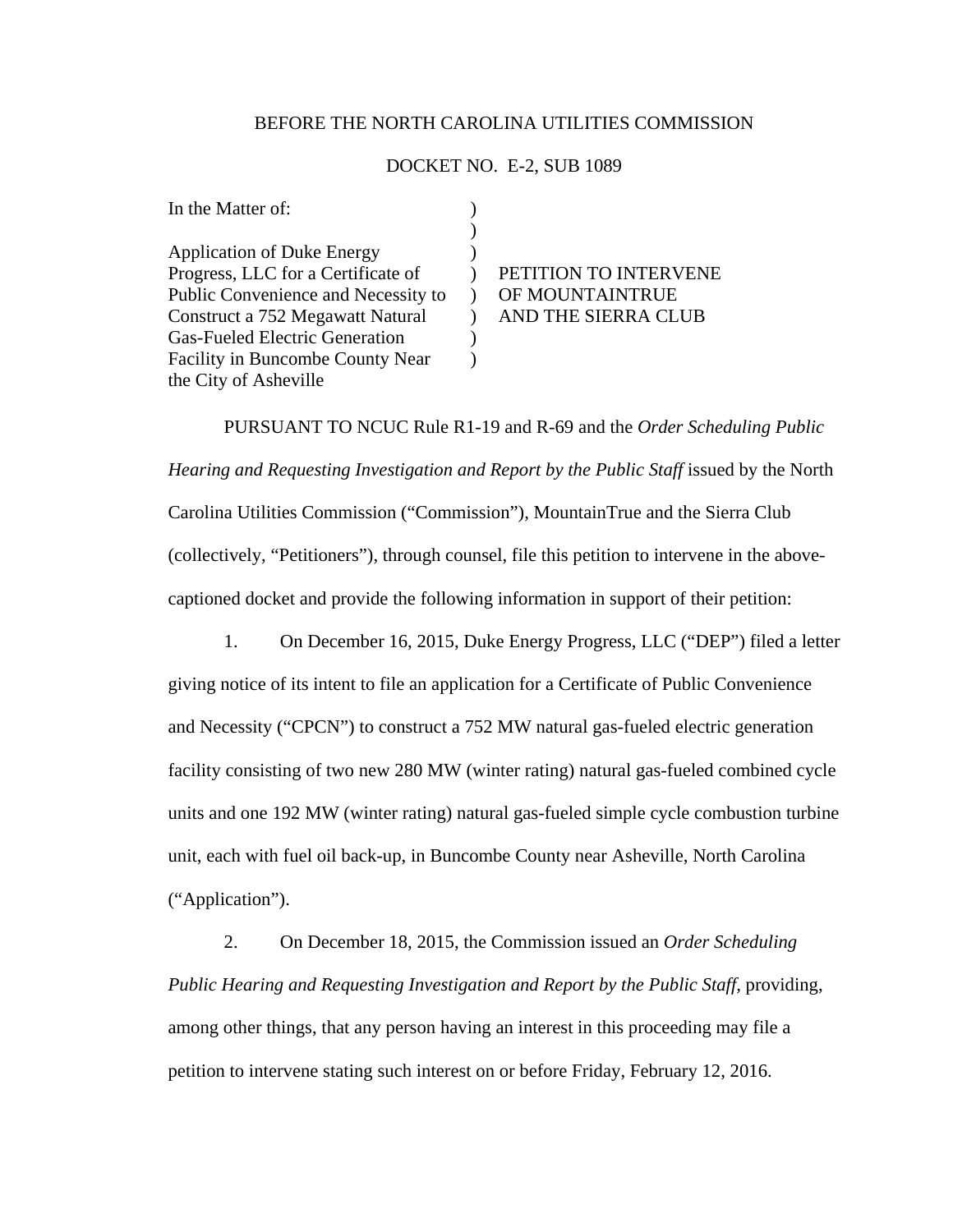3. MountainTrue is a nonprofit organization whose mission is to champion resilient forests, clean waters and healthy communities in Western North Carolina. Formed in January 2015 when Western North Carolina Alliance merged with two other conservation groups, MountainTrue focuses on a core set of issues across 23 counties of Western North Carolina: sensible land use, restoring public forests, protecting water quality and promoting clean energy. In furtherance of its mission, among other advocacy activities, MountainTrue advocates for clean energy alternatives to reduce the region's dependence on fossil-fueled generation. The principal address of MountainTrue is 29 North Market Street, Suite 610, Asheville, North Carolina 28801. MountainTrue also has offices in Boone and Hendersonville, North Carolina.

4. The Sierra Club is a national environmental organization whose mission is to explore, enjoy, and protect the wild places of the earth; to practice and promote the responsible use of the earth's ecosystems and resources; to educate and enlist humanity to protect and restore the quality of the natural and human environment; and to use all lawful means to carry out these objectives. The Sierra Club has a long history of working to reduce pollution from fossil-fueled power plants in North Carolina, by promoting clean energy sources and by other means. In the Western North Carolina region, the Sierra Club has actively advocated for a transition from the use of fossil fuel energy for electricity generation to a reliance on clean, safe energy resources such energy efficiency and renewable energy. The address of the Sierra Club's Asheville office is 34 Wall Street, Suite 709, Asheville, North Carolina 28806.

5. Petitioners and their members have a direct and substantial interest in this proceeding. The Commission's review of DEP's Application for a CPCN for a natural

2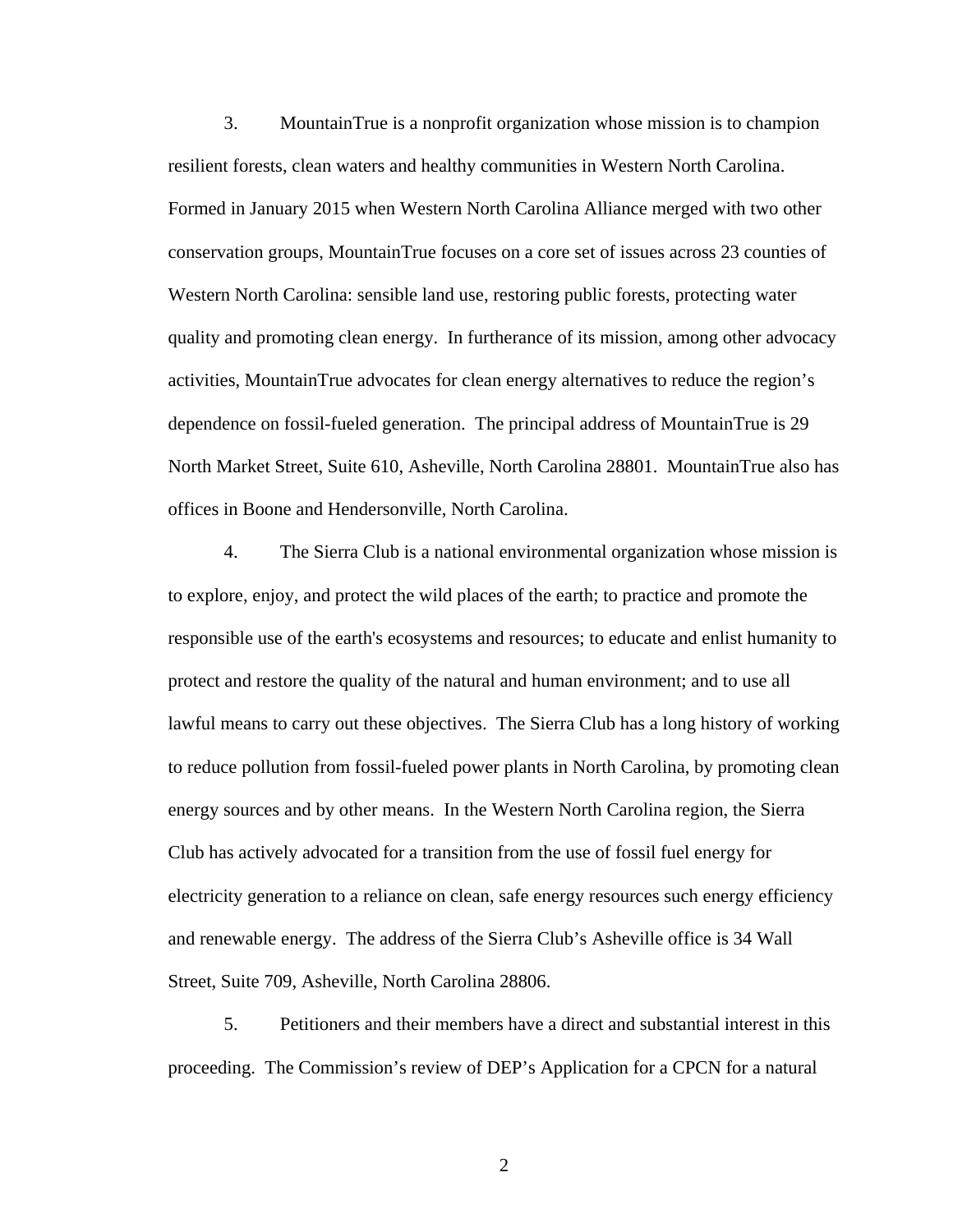gas-fueled electric generation facility at the Asheville site implicates the organizational missions and interests of both Petitioners, as described in the preceding paragraphs. Further, both MountainTrue and the Sierra Club have members who receive electric service from DEP; in addition to those members' interests in promoting the use of clean energy resources by DEP, the rates and service quality of those members are affected by DEP's mix of energy resources.

6. Petitioners seek to intervene in this proceeding to ensure that their organizational interests and those of their members are represented in the Commission's decision-making process regarding the Application.

7. The attorneys for Petitioners to whom all correspondence and filings in this docket should be addressed are:

> Gudrun Thompson Southern Environmental Law Center 601 West Rosemary Street, Suite 220 Chapel Hill, NC 27516 Tel: (919) 967-1450 Fax: (919) 929-9421 Email: gthompson@selcnc.org

and

Austin D. Gerken, Jr. Southern Environmental Law Center 22 S. Pack Square, Suite 700 Asheville, NC 28801 Tel: (828) 258-2023 Fax: (828) 258-2024 Email: djgerken@selcnc.org

8. Service by electronic mail pursuant to NCUC Rule R1-39 is acceptable

and should be addressed to gthompson@selcnc.org and djgerken@selcnc.org.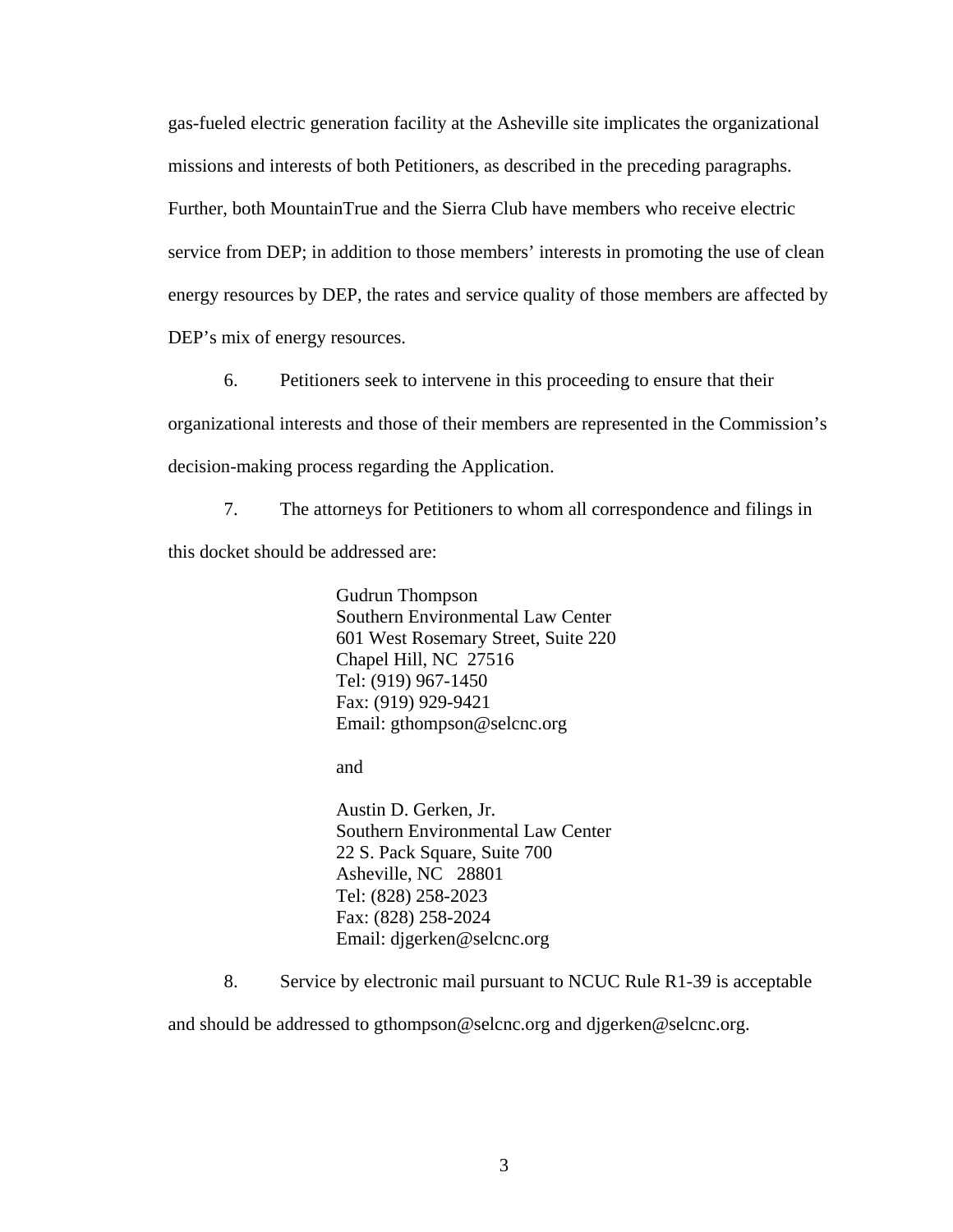WHEREFORE, MountainTrue and the Sierra Club pray that they be allowed to

intervene in this matter.

Respectfully submitted this 22nd day of December, 2015.

s/Gudrun Thompson Gudrun Thompson N.C. Bar No. 28829 Southern Environmental Law Center 601 W. Rosemary Street, Suite 220 Chapel Hill, North Carolina 27516

Austin D. Gerken, Jr. N.C. Bar No. 32689 Southern Environmental Law Center 22 S. Pack Square, Suite 700 Asheville, North Carolina 28801

*Attorneys for MountainTrue and the Sierra Club*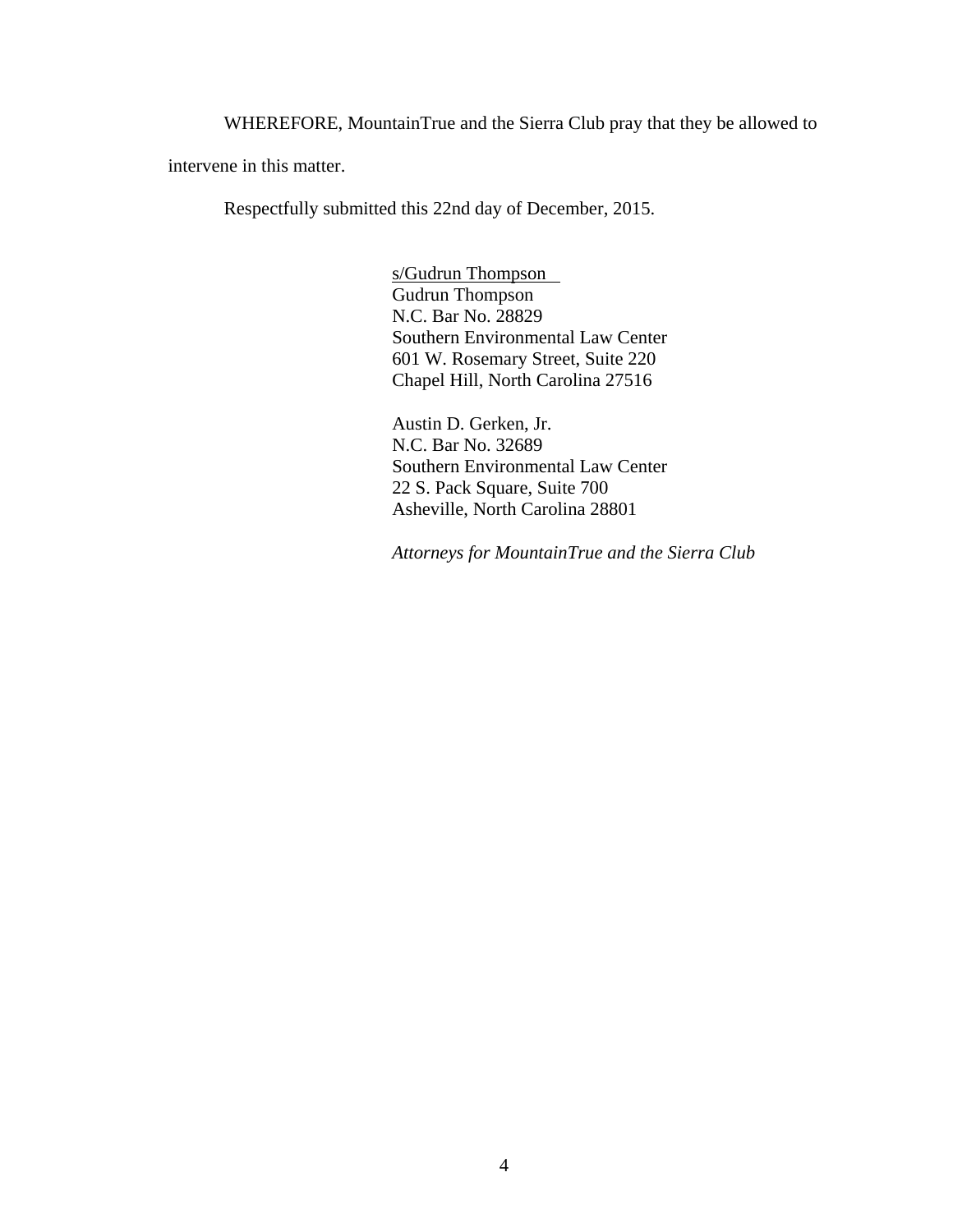## VERIFICATION

I, Gudrun Thompson, verify that the contents of the foregoing Petition to Intervene are true to the best of my knowledge, except as to those matters stated on information and belief, and as to those matters, I believe them to be true. I am authorized to sign this verification on behalf of the Sierra Club and MountainTrue.

Gudrun Thompson

Date: *December 22, 2015* 

Orange County, North Carolina

Sworn to and subscribed before me this day by Gudrun Thompson

This 2<sup>nd</sup> day of December, 2015



Signature

Brenda P. Kenion, Notary Public

My commission expires:  $4 - 19 - 16$